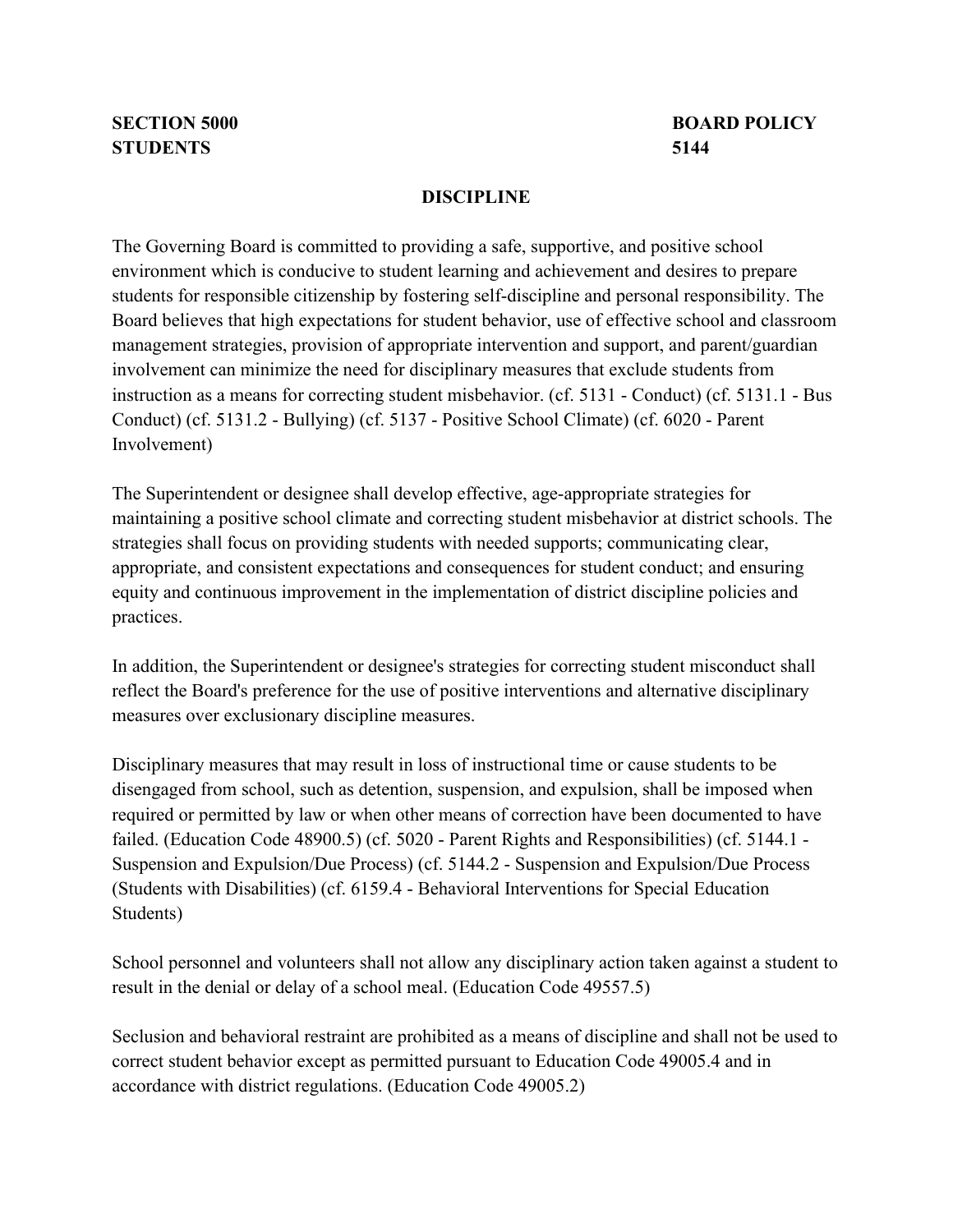At all times, the safety of students and staff and the maintenance of an orderly school environment shall be priorities in determining appropriate discipline. When misconduct occurs, staff shall attempt to identify the causes of the student's behavior and implement appropriate discipline. When choosing between different disciplinary strategies, staff shall consider the effect of each option on the student's health, well-being, and opportunity to learn. Staff shall enforce disciplinary rules fairly, consistently, and in accordance with the district's nondiscrimination policies. (cf. 0410 - Nondiscrimination in District Programs and Activities) (cf. 5145.3 - Nondiscrimination/Harassment) (cf. 5145.7 - Sexual Harassment)

The Superintendent or designee shall provide professional development as necessary to assist staff in developing the skills needed to effectively and equitably implement the disciplinary strategies adopted for district schools, including, but not limited to, knowledge of school and classroom management skills and their consistent application, effective accountability and positive behavior intervention and support techniques, and the tools to form strong, cooperative relationships with parents/guardians. (cf. 4131 - Staff Development) (cf. 4231 - Staff Development) (cf. 4331 - Staff Development)

 (cf. 3100 - Budget) District goals for improving school climate, based on suspension and expulsion rates, surveys of students, staff, and parents/guardians regarding their sense of school safety and connectedness to the school community, and other local measures, shall be included in the district's local control and accountability plan, as required by law. (cf. 0460 - Local Control and Accountability Plan)

Legal Reference:

EDUCATION CODE 32280-32289 School safety plans 35146 Closed sessions 35291 Rules 35291.5-35291.7 School-adopted discipline rules 37223 Weekend classes 44807.5 Restriction from recess 48900-48926 Suspension and expulsion 48980-48985 Notification of parent/guardian 49005-49006.4 Seclusion and restraint 49330-49335 Injurious objects 49550-49564.5 Meals for needy students 52060-52077 Local control and accountability plan